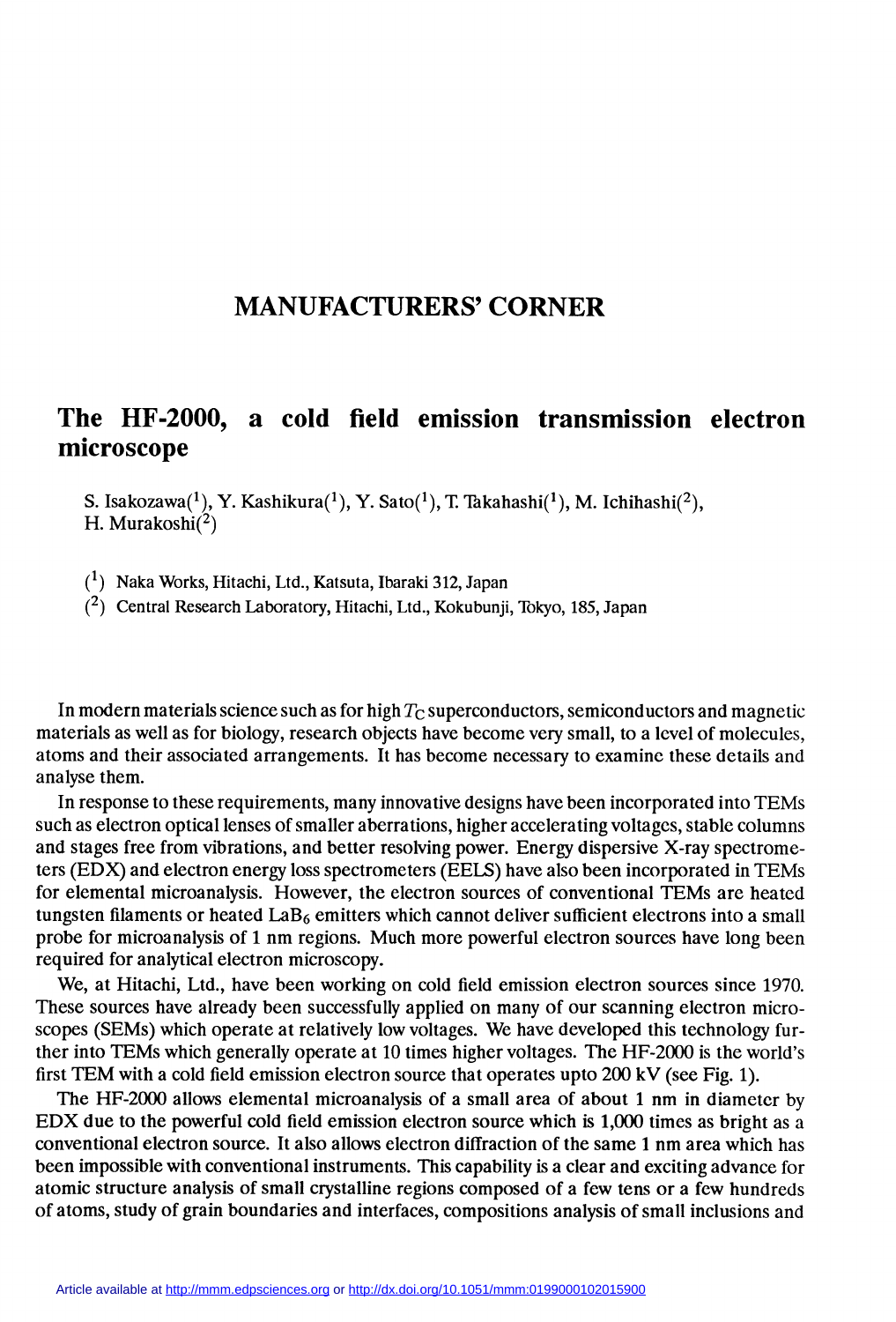

Fig. 1.

precipitates, and basic evaluation and measurement of various materials at the atomic scale. We believe that the HF-2000 will play an important and valuable role in materials science in the very near future.

The cold field emission electron source delivers electrons with a small energy spread (i.e. electron energy is uniform) which assures not only high contrast and high magnification images but also significant improvement in imaging resolution. A high resolution image of 0.062 nm crystal lattice spacing recorded at Hitachi's Central Research Laboratory with a 100 kV cold field emission TEM is the world's highest resolution today. The HF-2000 turns out sharp and crispy crystal lattice images as well as quality contrast images of polymers and biological specimens which normally exhibit poor contrast images. The small energy spread of the beam is best utilized in EELS operation. In addition to conventional chemical compositions, chemical bonding information will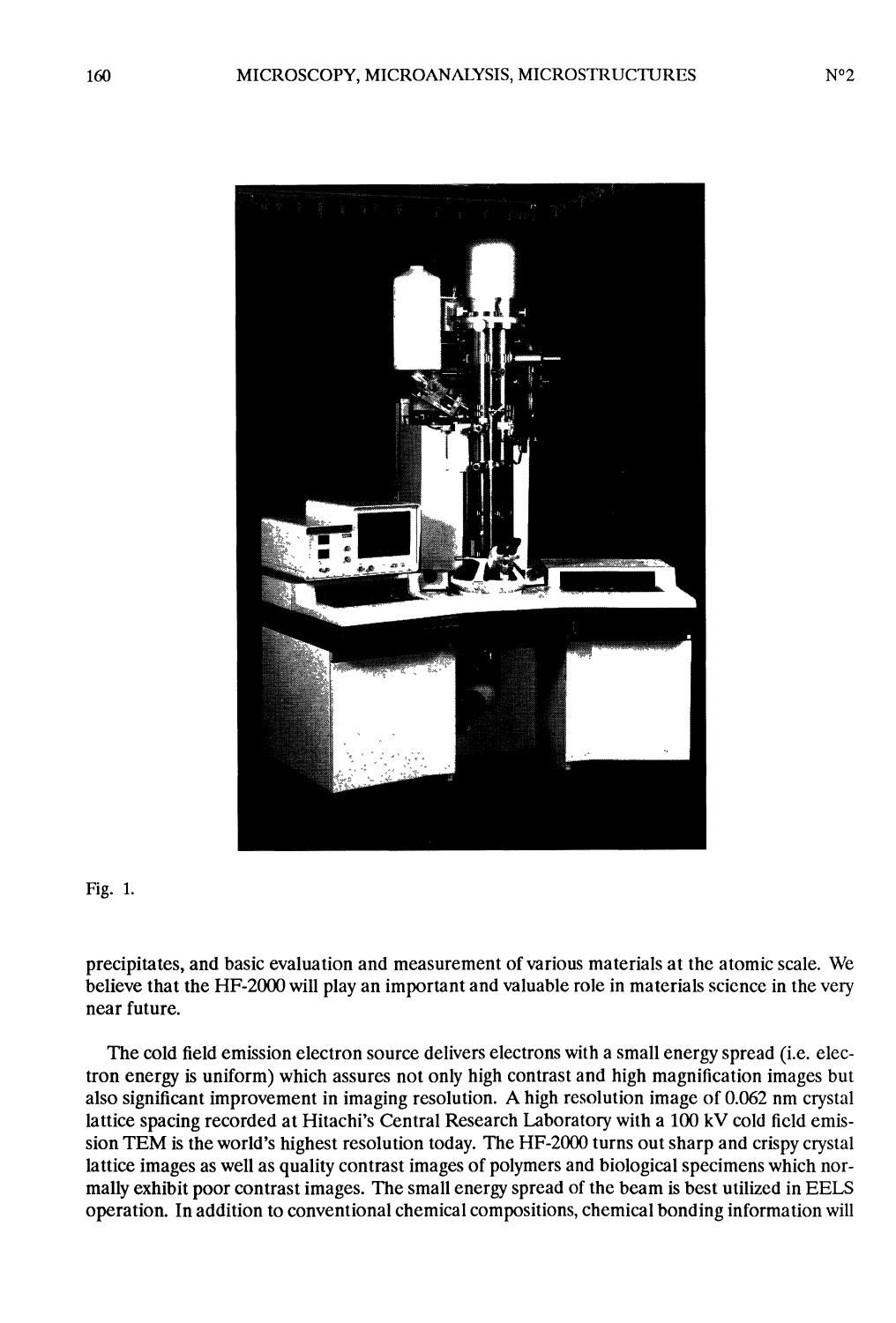be made available with high energy resolution in the EELS spectrum.

The electron beam from a cold field emission electron source also has excellent coherency which permits electron holography. Electron holography allows detection of phase information from the beam that has transmitted specimen. This technique allows direct examination of small magnetic domains and magnetic flux which have been totally unvisible upto this time. This will allow evaluation of vertical magnetic recording materials and higher density magnetic recording materials. It may also help resolve the mechanisms of superconductivity and assist in dcveloping better materials. In biology, it may be possible to observe DNA and other high polymers without staining using the phase contrast effect in electron holography.

As described above, the cold field emission electron source has made possible a new high resolution analytical electron microscope, entirely different from conventional microscope limitations. We trust that the HF-2000 will be a valuable tool in materials scince, biology and physics.

In figure 2, data taken with HF-2000 are shown. Specimen is Pd-Te catalyzer particles of about 5 nm in diameter.

Figure 2a is explaining the difference of analytical sensitivity (signal intensity) between HF-2000 and CTEM. Although probe size is 2 nm with both instruments, CTEM can not generate X-ray spectra of Pd and Te. On the other hand, X-ray spectra taken with HF-2000 are clearly showing Pd and Te thanks to high and stable probe current (Ip).

Figure 2b entitled "Fine Particle Analysis" is showing good spatial resolution in addition to analytical sensitivity. X-ray spectra from the particle "a" and "b" are taken with probe size of about 2 nm in diameter. The results indicate that the particle "a" includes Te, but the particle "b" doesn't. The electron diffraction patterns (upper left and right) are from the particle "a" and "b" respectively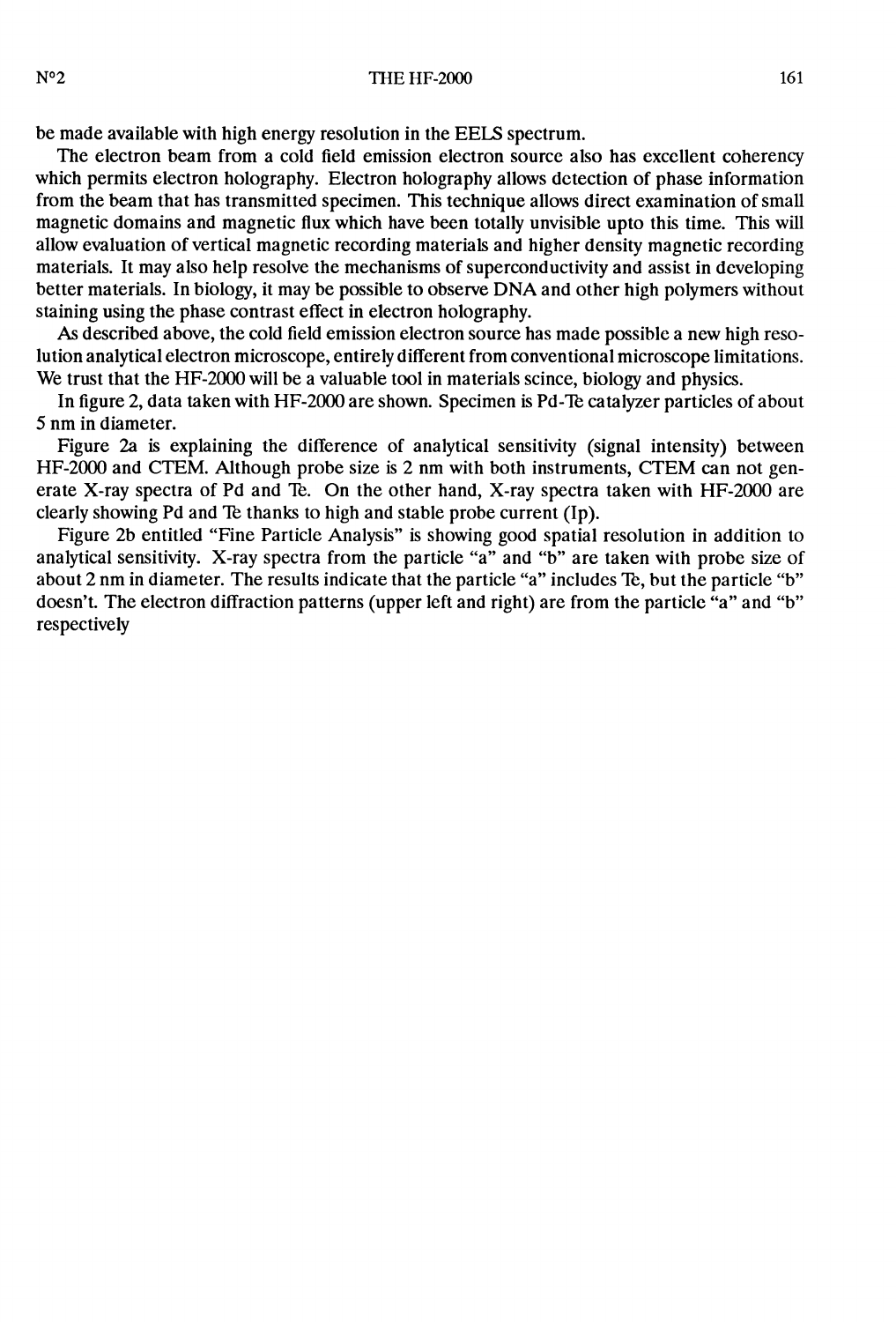

Fig. 2a.